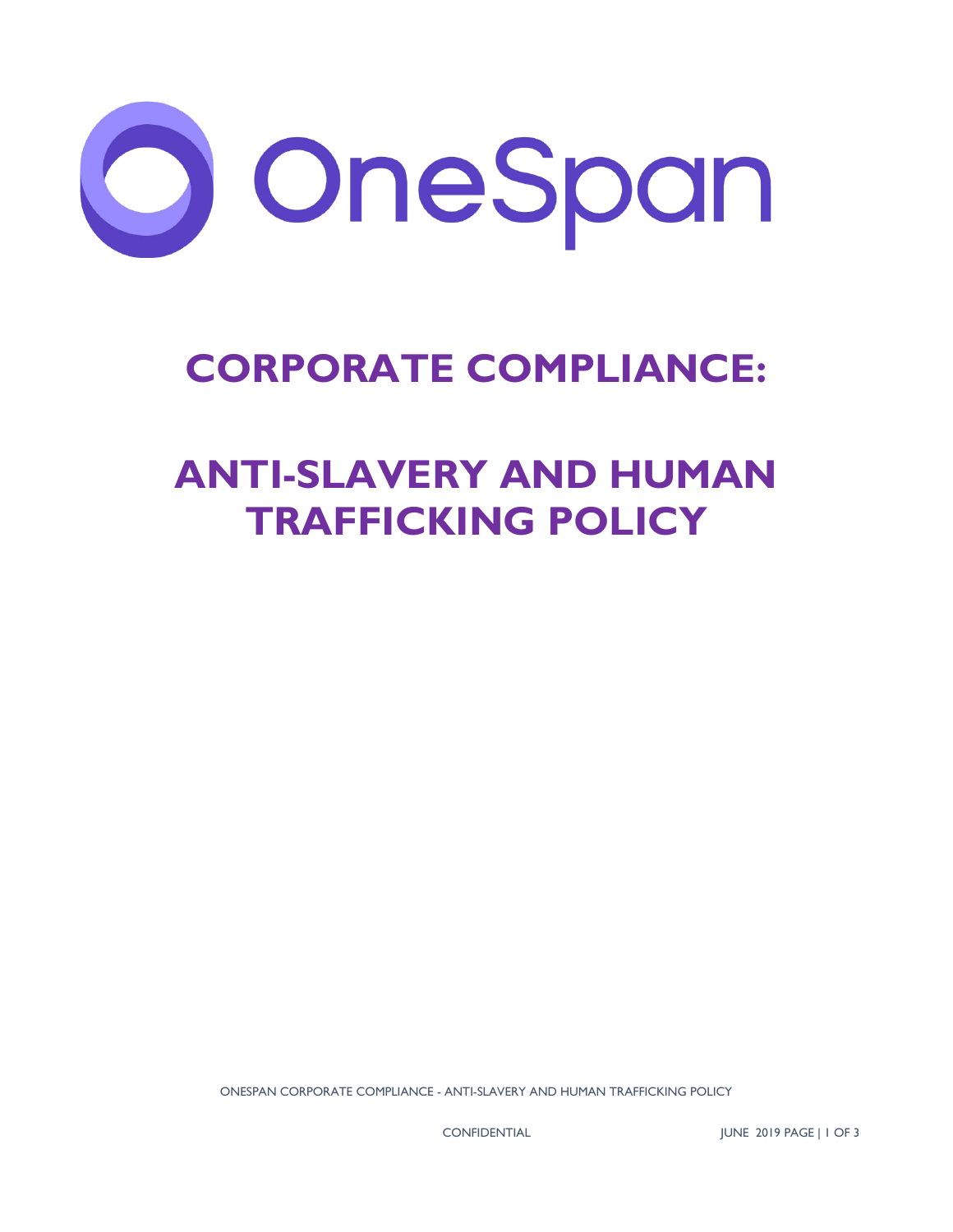| <b>Document Information</b> |                                                           |                          |  |  |
|-----------------------------|-----------------------------------------------------------|--------------------------|--|--|
| <b>Title</b>                | <b>Global Data Privacy Policy</b>                         | <b>Version: Final</b>    |  |  |
| Owner                       | <b>Chief Compliance Officer</b>                           |                          |  |  |
| Purpose                     | To establish and communicate guidelines for data privacy. |                          |  |  |
| <b>Status</b>               | Approved                                                  | Last reviewed: June 2020 |  |  |
| Approved                    | Data Privacy Officer                                      | Date: May 2020           |  |  |
| by                          |                                                           |                          |  |  |
|                             |                                                           |                          |  |  |
| Copyright                   | © 2020OneSpan, Inc. All rights reserved.                  |                          |  |  |
| <b>Usage</b>                | This document is confidential.                            |                          |  |  |

| <b>Version</b> | Date         | <b>Author</b>    | <b>Description</b>    |
|----------------|--------------|------------------|-----------------------|
| 0.1            | August 2019  | Phong Quach      | <b>Final Policy</b>   |
| 0.2            | January 2018 | Jessica Fehr     | <b>Minor Updates</b>  |
| 0.3            | May 2020     | Stephanie Heyman | <b>Revised Policy</b> |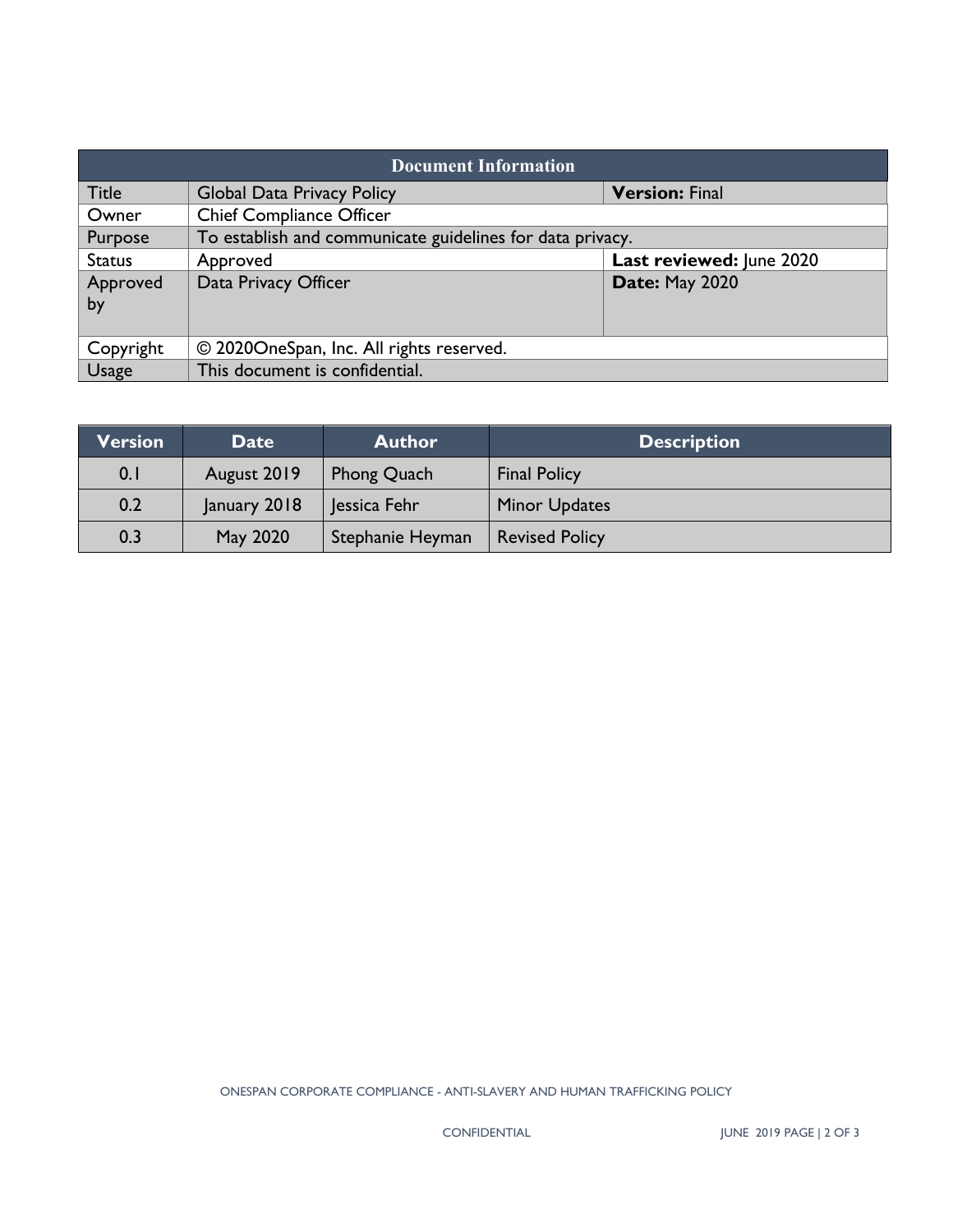## **1. INTRODUCTION**

**1.1** Modern slavery is a crime and a violation of fundamental human rights. It takes various forms, such as slavery, child labor, forced and compulsory labor and human trafficking, all of which have in common the deprivation of a person's liberty by another in order to exploit them for personal or commercial gain. OneSpan International Inc. and its affiliates ("OneSpan"), consistent with its' Code of Conduct and Ethics, strives to act ethically and with integrity in all our business dealings and relationships.

**1.2** OneSpan is committed to implementing and following controls to help prevent modern slavery from occurring within OneSpan's business or supply chain. For itself and for its supply chain, OneSpan expects the same conscientious efforts in preventing forced labor and human trafficking. In our manufacturing supply chain, our suppliers certify annually against the use of forced, compulsory or trafficked labor, or anyone held in slavery or servitude, whether adults or children, and we expect that our suppliers will hold their own suppliers to the same high standards.

**1.3** This policy applies to all persons working for OneSpan or on its behalf in any capacity, including OneSpan employees, contractors, consultants and temporary employees, officers or directors, third-party representatives and business partners (for ease of reference throughout this Policy, "Employees and Partners").

## **2. RESPONSIBILITY FOR THE POLICY**

OneSpan's board of directors has overall responsibility for ensuring this policy complies with our legal and ethical obligations, and that all those under our control comply with it. The Chief Compliance Officer and the legal department has primary and day-to-day responsibility for implementing this policy, monitoring its use and effectiveness, dealing with any queries, and reviewing internal control systems and procedures to ensure they are effective in countering modern slavery. Management at all levels are responsible for ensuring those reporting to them understand and comply with this policy.

#### **3. COMPLIANCE WITH THE POLICY**

**3.1** All Employees and Partners should review and comply with this policy. The prevention, detection and reporting of modern slavery in any part of OneSpan business is the responsibility of all those working for OneSpan or under OneSpan's control.

**3.2** Employees and Partners are encouraged to notify OneSpan of any breach or suspected breach of this policy as well as raise concerns about any issue or suspicion of modern slavery elated to OneSpan. Employees and Partners should notify their manager and OneSpan's Chief Compliance Officer promptly if they believe or suspect that a conflict with this policy has occurred, or may occur in the future. If unsure about whether a particular act, the treatment of workers more generally, or workers working conditions within any tier of our supply chains constitutes any of the various forms of modern slavery, Employees and Partners should raise it with their manager or the Chief Compliance Officer.